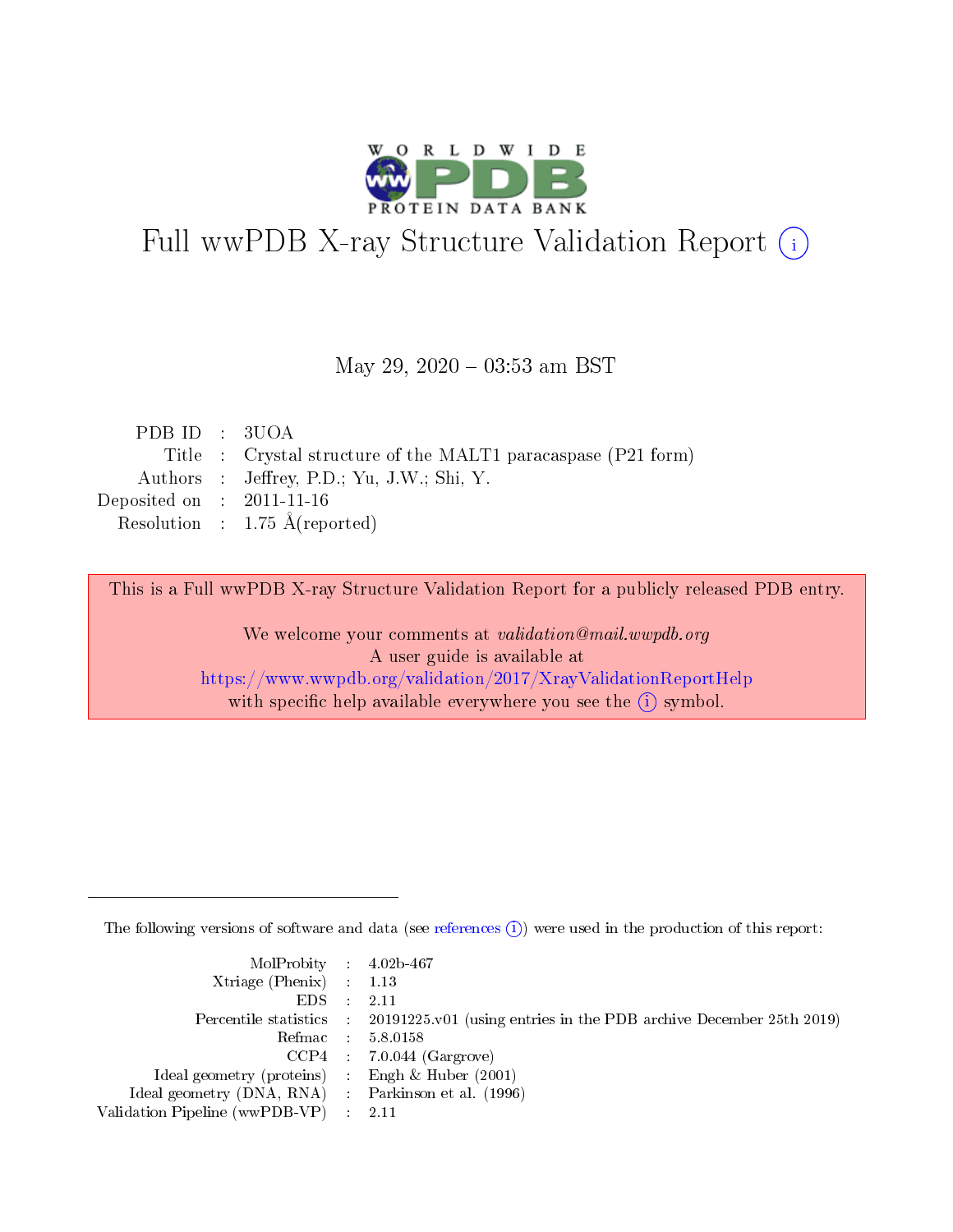# 1 [O](https://www.wwpdb.org/validation/2017/XrayValidationReportHelp#overall_quality)verall quality at a glance  $(i)$

The following experimental techniques were used to determine the structure: X-RAY DIFFRACTION

The reported resolution of this entry is 1.75 Å.

Percentile scores (ranging between 0-100) for global validation metrics of the entry are shown in the following graphic. The table shows the number of entries on which the scores are based.



| Metric                | Whole archive<br>$(\#\mathrm{Entries})$ | Similar resolution<br>$(\#\text{Entries}, \text{resolution range}(\text{\AA}))$ |  |  |
|-----------------------|-----------------------------------------|---------------------------------------------------------------------------------|--|--|
| $R_{free}$            | 130704                                  | $2340(1.76-1.76)$                                                               |  |  |
| Clashscore            | 141614                                  | 2466 (1.76-1.76)                                                                |  |  |
| Ramachandran outliers | 138981                                  | $2437(1.76-1.76)$                                                               |  |  |
| Sidechain outliers    | 138945                                  | $2437(1.76-1.76)$                                                               |  |  |
| RSRZ outliers         | 127900                                  | $2298(1.76-1.76)$                                                               |  |  |

The table below summarises the geometric issues observed across the polymeric chains and their fit to the electron density. The red, orange, yellow and green segments on the lower bar indicate the fraction of residues that contain outliers for  $>=3, 2, 1$  and 0 types of geometric quality criteria respectively. A grey segment represents the fraction of residues that are not modelled. The numeric value for each fraction is indicated below the corresponding segment, with a dot representing fractions  $\epsilon=5\%$  The upper red bar (where present) indicates the fraction of residues that have poor fit to the electron density. The numeric value is given above the bar.

| Mol | Chain  | $\mathbf{Length}$ |     | Quality of chain |           |
|-----|--------|-------------------|-----|------------------|-----------|
|     | Β      | 390               | 10% | 82%              | 7%<br>11% |
|     | $\cap$ | 390               | 8%  | 83%              | 10%<br>7% |
| റ   |        | 6                 | 50% | 17%              | 33%       |
| ച   | М      | 6                 | 33% | 33%              | 33%       |

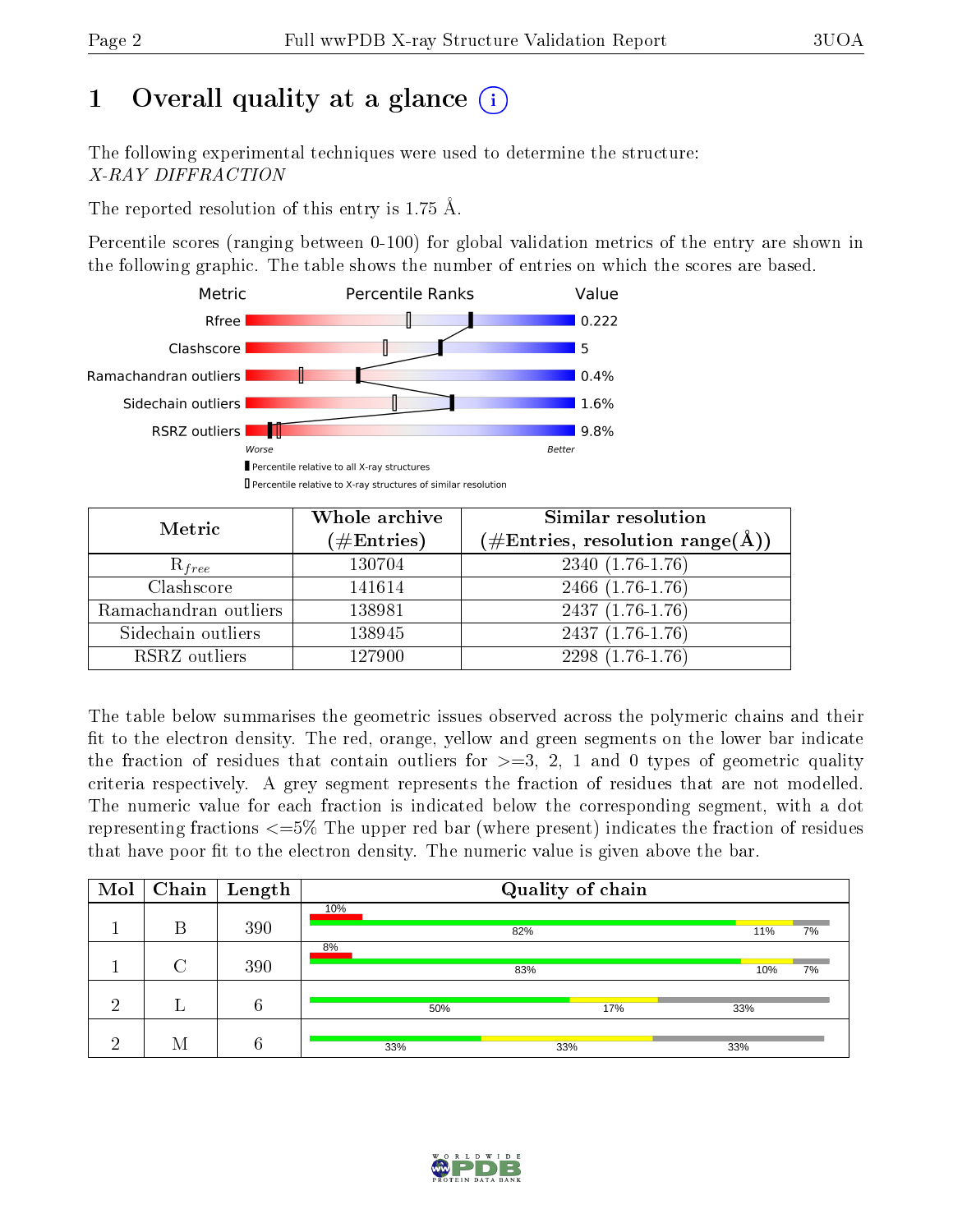# 2 Entry composition (i)

There are 4 unique types of molecules in this entry. The entry contains 11944 atoms, of which 5802 are hydrogens and 0 are deuteriums.

In the tables below, the ZeroOcc column contains the number of atoms modelled with zero occupancy, the AltConf column contains the number of residues with at least one atom in alternate conformation and the Trace column contains the number of residues modelled with at most 2 atoms.

• Molecule 1 is a protein called Mucosa-associated lymphoid tissue lymphoma translocation protein 1.

| Mol | Chain | Residues | Atoms |               |       |      |                  | $\text{ZeroOcc}$   AltConf   Trace |  |  |
|-----|-------|----------|-------|---------------|-------|------|------------------|------------------------------------|--|--|
|     |       | 364      | Total | $\mathcal{C}$ | $H^-$ | Ν    | $\left( \right)$ |                                    |  |  |
|     |       |          | 5728  | 1835          | 2869  | -463 | 540              | - 21                               |  |  |
|     |       | 363      | Total | C             | $H^-$ |      |                  |                                    |  |  |
|     |       |          | 5701  | 1832          | 2849  |      | 464 535 21       |                                    |  |  |

| Chain          | Residue | Modelled   | Actual | Comment               | Reference     |
|----------------|---------|------------|--------|-----------------------|---------------|
| B              | 338     | MET        |        | <b>EXPRESSION TAG</b> | UNP Q9UDY8    |
| B              | 720     | <b>LEU</b> |        | <b>EXPRESSION TAG</b> | UNP Q9UDY8    |
| B              | 721     | <b>GLU</b> |        | <b>EXPRESSION TAG</b> | UNP Q9UDY8    |
| B              | 722     | <b>HIS</b> |        | <b>EXPRESSION TAG</b> | UNP Q9UDY8    |
| B              | 723     | <b>HIS</b> |        | <b>EXPRESSION TAG</b> | UNP Q9UDY8    |
| B              | 724     | HIS        |        | <b>EXPRESSION TAG</b> | UNP Q9UDY8    |
| B              | 725     | <b>HIS</b> |        | <b>EXPRESSION TAG</b> | UNP Q9UDY8    |
| B              | 726     | <b>HIS</b> |        | <b>EXPRESSION TAG</b> | UNP Q9UDY8    |
| B              | 727     | <b>HIS</b> |        | <b>EXPRESSION TAG</b> | UNP Q9UDY8    |
| $\overline{C}$ | 338     | <b>MET</b> |        | <b>EXPRESSION TAG</b> | UNP Q9UDY8    |
| $\rm C$        | 720     | <b>LEU</b> |        | <b>EXPRESSION TAG</b> | UNP Q9UDY8    |
| $\rm C$        | 721     | <b>GLU</b> |        | <b>EXPRESSION TAG</b> | UNP Q9UDY8    |
| $\rm C$        | 722     | <b>HIS</b> |        | <b>EXPRESSION TAG</b> | UNP Q9UDY8    |
| $\rm C$        | 723     | <b>HIS</b> |        | <b>EXPRESSION TAG</b> | UNP Q9UDY8    |
| $\rm C$        | 724     | <b>HIS</b> |        | <b>EXPRESSION TAG</b> | UNP Q9UDY8    |
| $\rm C$        | 725     | HIS        |        | <b>EXPRESSION TAG</b> | UNP<br>Q9UDY8 |
| $\rm C$        | 726     | HIS        |        | <b>EXPRESSION TAG</b> | UNP<br>Q9UDY8 |
| C              | 727     | <b>HIS</b> |        | <b>EXPRESSION TAG</b> | UNP Q9UDY8    |

There are 18 discrepancies between the modelled and reference sequences:

• Molecule 2 is a protein called Z-Val-Arg-Pro-DL-Arg-fluoromethylketone.

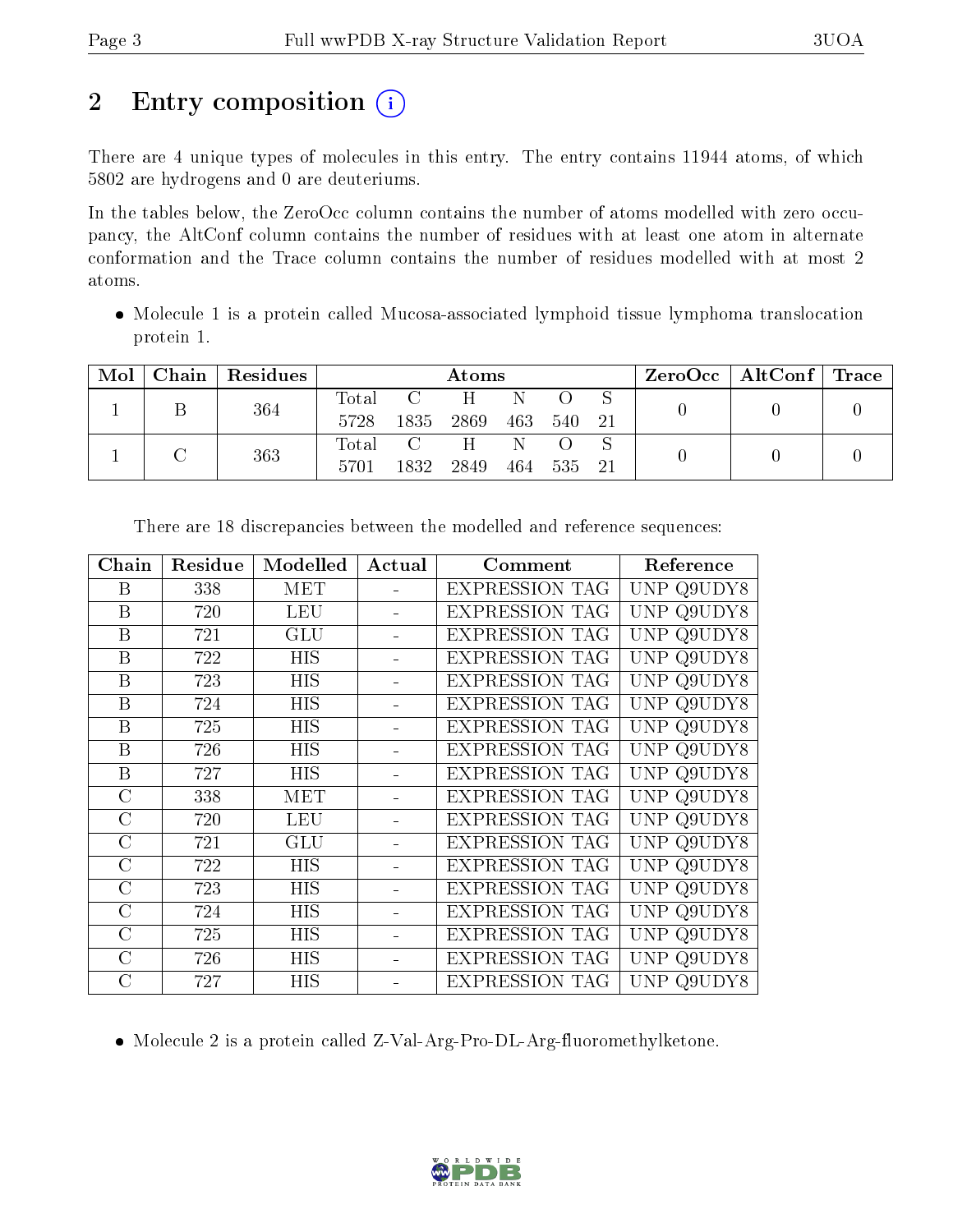| Mol |  | Chain   Residues | <b>Atoms</b>  |  |       |  | ZeroOcc   AltConf   Trace |  |  |
|-----|--|------------------|---------------|--|-------|--|---------------------------|--|--|
|     |  |                  | Total C H N O |  |       |  |                           |  |  |
|     |  | 78 22 42 10 4    |               |  |       |  |                           |  |  |
|     |  |                  | Total C H N O |  |       |  |                           |  |  |
|     |  |                  | 78            |  | 22 42 |  |                           |  |  |

Molecule 3 is MAGNESIUM ION (three-letter code: MG) (formula: Mg).

|  | Mol   Chain   Residues | <b>Atoms</b> | $\mid$ ZeroOcc $\mid$ AltConf $\mid$ |  |
|--|------------------------|--------------|--------------------------------------|--|
|  |                        | Total        |                                      |  |

• Molecule 4 is water.

| Mol |   | Chain   Residues | Atoms                                   | ZeroOcc   AltConf |
|-----|---|------------------|-----------------------------------------|-------------------|
|     |   | 158              | Total<br>$\left( \right)$<br>158<br>158 |                   |
|     |   | 193              | Total<br>193<br>193                     |                   |
|     |   | 3                | Total<br>$\bigcirc$<br>3<br>3           |                   |
|     | М | 3                | Total<br>$\left($<br>3                  |                   |

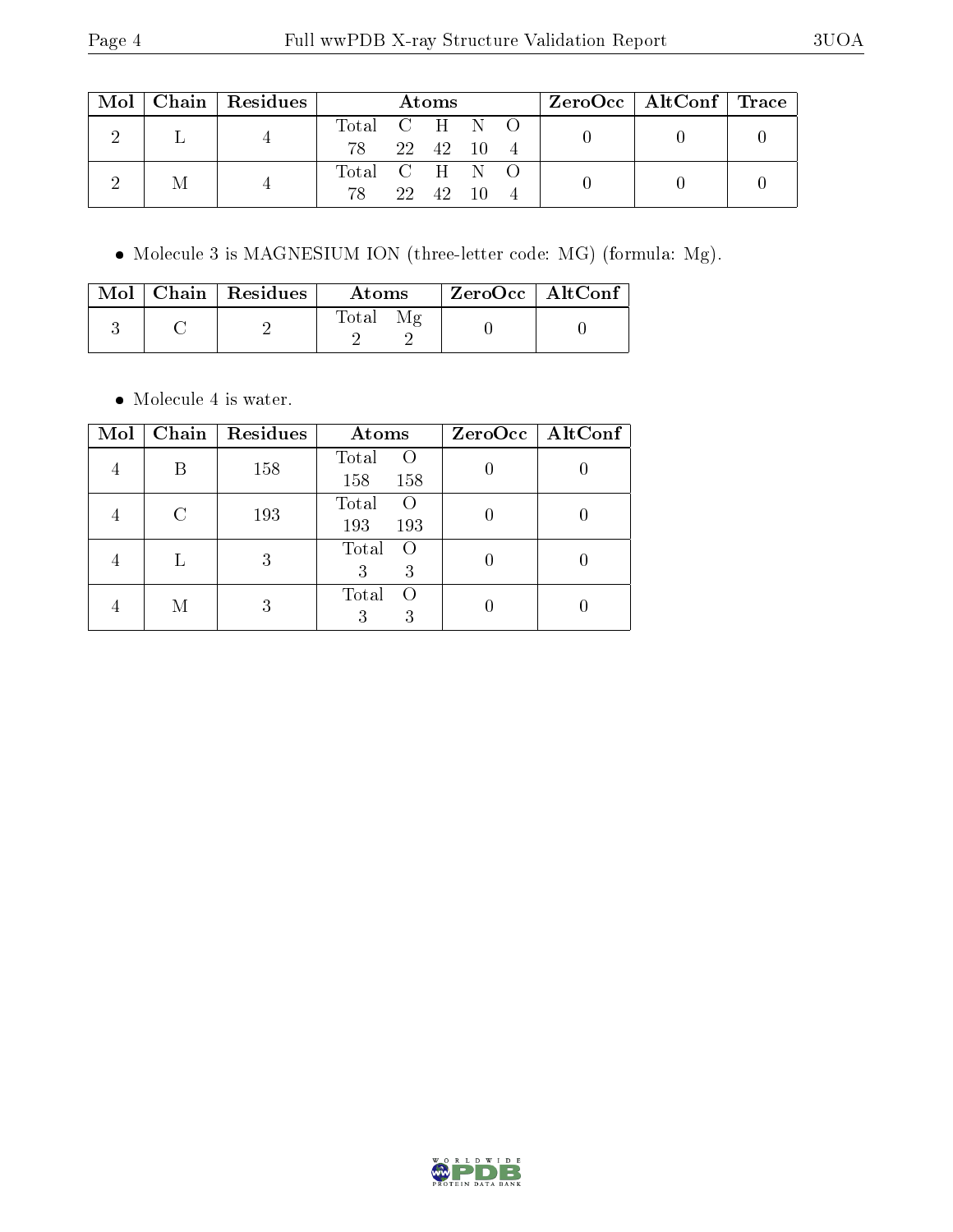# 3 Residue-property plots  $(i)$

These plots are drawn for all protein, RNA and DNA chains in the entry. The first graphic for a chain summarises the proportions of the various outlier classes displayed in the second graphic. The second graphic shows the sequence view annotated by issues in geometry and electron density. Residues are color-coded according to the number of geometric quality criteria for which they contain at least one outlier: green  $= 0$ , yellow  $= 1$ , orange  $= 2$  and red  $= 3$  or more. A red dot above a residue indicates a poor fit to the electron density (RSRZ  $> 2$ ). Stretches of 2 or more consecutive residues without any outlier are shown as a green connector. Residues present in the sample, but not in the model, are shown in grey.

• Molecule 1: Mucosa-associated lymphoid tissue lymphoma translocation protein 1



• Molecule 1: Mucosa-associated lymphoid tissue lymphoma translocation protein 1





• Molecule 2: Z-Val-Arg-Pro-DL-Arg-fluoromethylketone

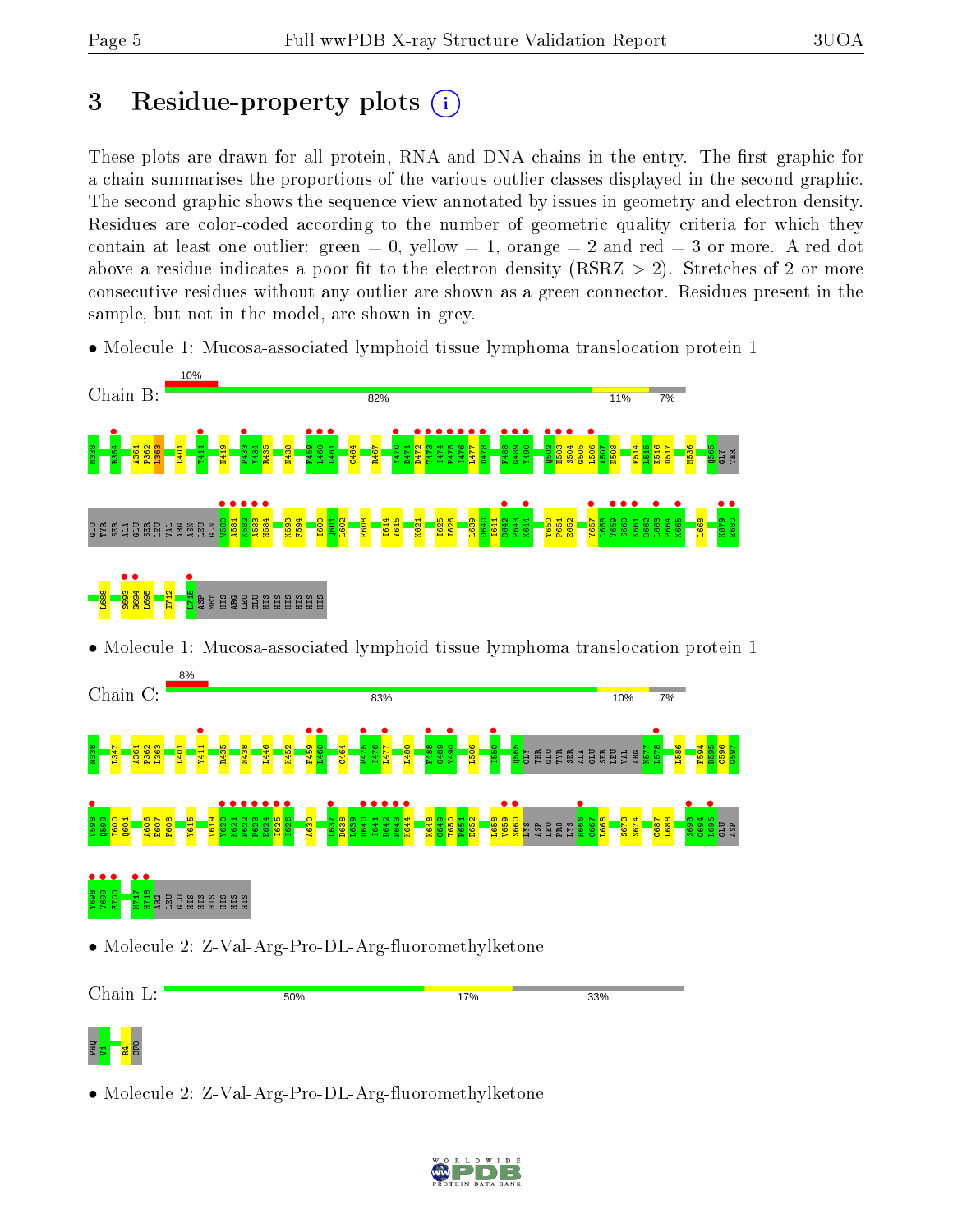| Chain M:         | 33% | 33% | 33% |
|------------------|-----|-----|-----|
| 멾 <mark>그</mark> |     |     |     |

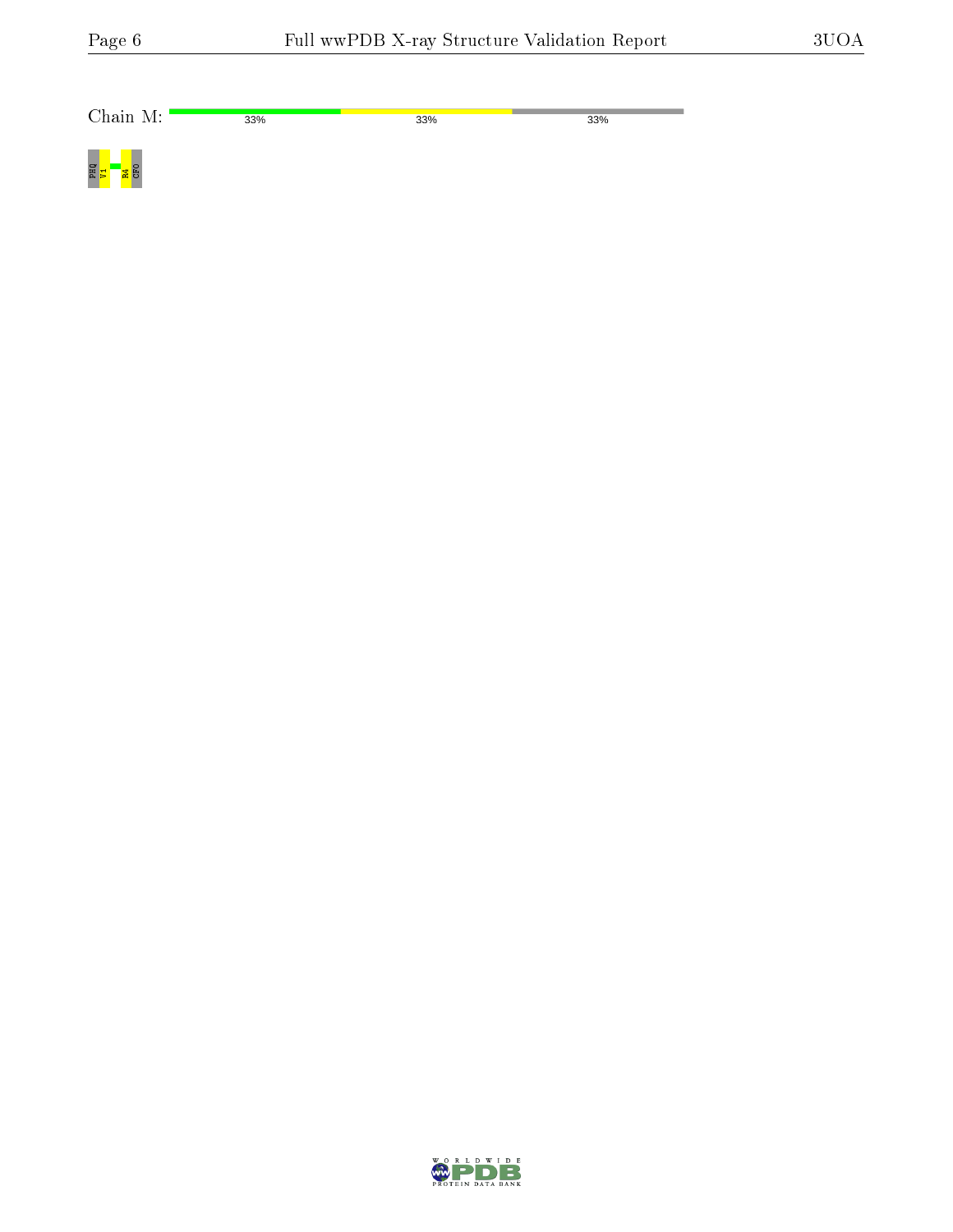# 4 Data and refinement statistics  $(i)$

| Property                                                             | Value                                     | Source     |
|----------------------------------------------------------------------|-------------------------------------------|------------|
| Space group                                                          | P 1 21 1                                  | Depositor  |
| Cell constants                                                       | 75.73Å<br>63.48Å<br>87.83Å                |            |
| a, b, c, $\alpha$ , $\beta$ , $\gamma$                               | $90.00^\circ$<br>88.98°<br>$90.00^\circ$  | Depositor  |
| Resolution $(A)$                                                     | $\frac{-1.75}{2}$<br>36.41                | Depositor  |
|                                                                      | 36.41<br>1.75<br>$\overline{\phantom{0}}$ | <b>EDS</b> |
| % Data completeness                                                  | $95.3(36.41-1.75)$                        | Depositor  |
| (in resolution range)                                                | $95.2(36.41-1.75)$                        | <b>EDS</b> |
| $R_{merge}$                                                          | 0.06                                      | Depositor  |
| $\mathrm{R}_{sym}$                                                   | (Not available)                           | Depositor  |
| $\langle I/\sigma(I) \rangle^{-1}$                                   | $\overline{2.99}$ (at 1.75Å)              | Xtriage    |
| Refinement program                                                   | PHENIX 1.6.4 486                          | Depositor  |
|                                                                      | $\overline{0.194}$ ,<br>0.226             | Depositor  |
| $R, R_{free}$                                                        | 0.189<br>0.222<br>$\mathbf{A}$            | DCC        |
| $R_{free}$ test set                                                  | 4156 reflections $(4.98\%)$               | wwPDB-VP   |
| Wilson B-factor $(A^2)$                                              | 18.6                                      | Xtriage    |
| Anisotropy                                                           | 0.292                                     | Xtriage    |
| Bulk solvent $k_{sol}(e/\mathring{A}^3)$ , $B_{sol}(\mathring{A}^2)$ | $0.43$ , 53.5                             | <b>EDS</b> |
| $\overline{L-test for}$ twinning <sup>2</sup>                        | $< L >$ = 0.51, $< L2 >$ = 0.34           | Xtriage    |
| Estimated twinning fraction                                          | $0.008$ for $h,-k,-l$                     | Xtriage    |
| $F_o, F_c$ correlation                                               | 0.95                                      | <b>EDS</b> |
| Total number of atoms                                                | 11944                                     | wwPDB-VP   |
| Average B, all atoms $(A^2)$                                         | 33.0                                      | wwPDB-VP   |

Xtriage's analysis on translational NCS is as follows: The analyses of the Patterson function reveals a significant off-origin peak that is  $43.40\%$  of the origin peak, indicating pseudo-translational symmetry. The chance of finding a peak of this or larger height randomly in a structure without pseudo-translational symmetry is equal to 1.7746e-04. The detected translational NCS is most likely also responsible for the elevated intensity ratio.

<sup>&</sup>lt;sup>2</sup>Theoretical values of  $\langle |L| \rangle$ ,  $\langle L^2 \rangle$  for acentric reflections are 0.5, 0.333 respectively for untwinned datasets, and 0.375, 0.2 for perfectly twinned datasets.



<span id="page-6-1"></span><span id="page-6-0"></span><sup>1</sup> Intensities estimated from amplitudes.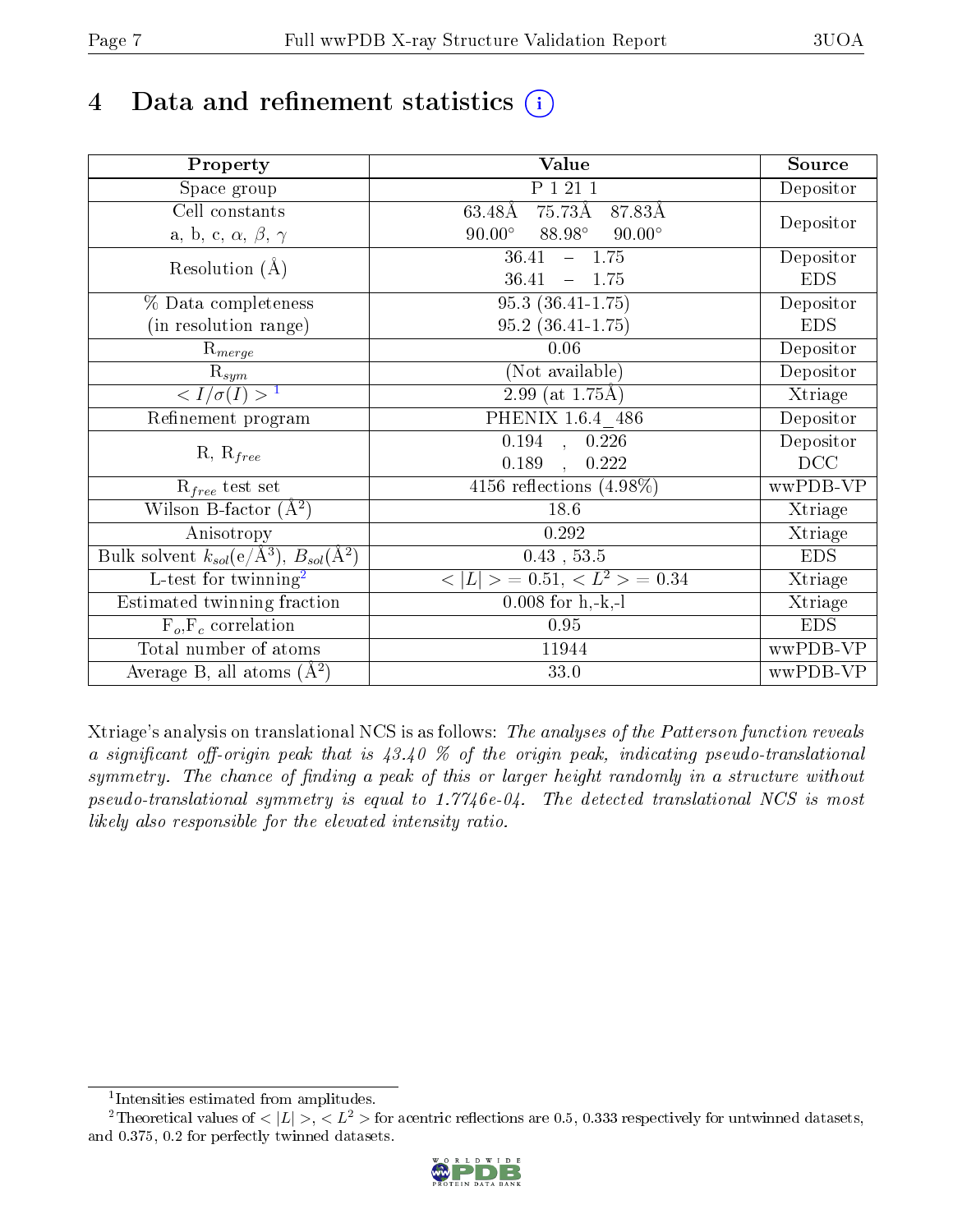# 5 Model quality  $(i)$

# 5.1 Standard geometry  $(i)$

Bond lengths and bond angles in the following residue types are not validated in this section: MG

The Z score for a bond length (or angle) is the number of standard deviations the observed value is removed from the expected value. A bond length (or angle) with  $|Z| > 5$  is considered an outlier worth inspection. RMSZ is the root-mean-square of all Z scores of the bond lengths (or angles).

| Mol            | Chain |             | Bond lengths | Bond angles |                  |  |
|----------------|-------|-------------|--------------|-------------|------------------|--|
|                |       | <b>RMSZ</b> | $\# Z  > 5$  | <b>RMSZ</b> | $\ Z\  > 5$      |  |
| 1.             |       | 0.34        | 0/2910       | 0.52        | 0/3936           |  |
| 1              | C     | 0.37        | /2902        | 0.54        | $\frac{0}{3921}$ |  |
| $\overline{2}$ |       | 0.36        | 0/36         | 0.58        | 0/47             |  |
| 2              | M     | 0.41        | 0/36         | 0.63        | 0/47             |  |
| All            | Αll   | 0.36        | 5884         | 0.53        | 7951             |  |

There are no bond length outliers.

There are no bond angle outliers.

There are no chirality outliers.

There are no planarity outliers.

## $5.2$  Too-close contacts  $\overline{1}$

In the following table, the Non-H and H(model) columns list the number of non-hydrogen atoms and hydrogen atoms in the chain respectively. The H(added) column lists the number of hydrogen atoms added and optimized by MolProbity. The Clashes column lists the number of clashes within the asymmetric unit, whereas Symm-Clashes lists symmetry related clashes.

| Mol | Chain | $\bf Non-H$ | H (model) | H(added) | <b>Clashes</b> | <b>Symm-Clashes</b> |
|-----|-------|-------------|-----------|----------|----------------|---------------------|
|     | B     | 2859        | 2869      | 2876     | 29             |                     |
|     | C     | 2852        | 2849      | 2856     | 25             |                     |
| ച   |       | 36          | 42        | 44       |                |                     |
| 2   | М     | 36          | 42        | 44       | ٠,             |                     |
| 3   |       | റ           |           |          |                |                     |
|     | B     | 158         |           |          |                |                     |
|     | C     | 193         |           |          | ച              |                     |
|     |       | 3           |           |          |                |                     |
|     | М     | ົ           |           |          |                |                     |
|     | All   | 6142        | 5802      | 5820     | 55             |                     |

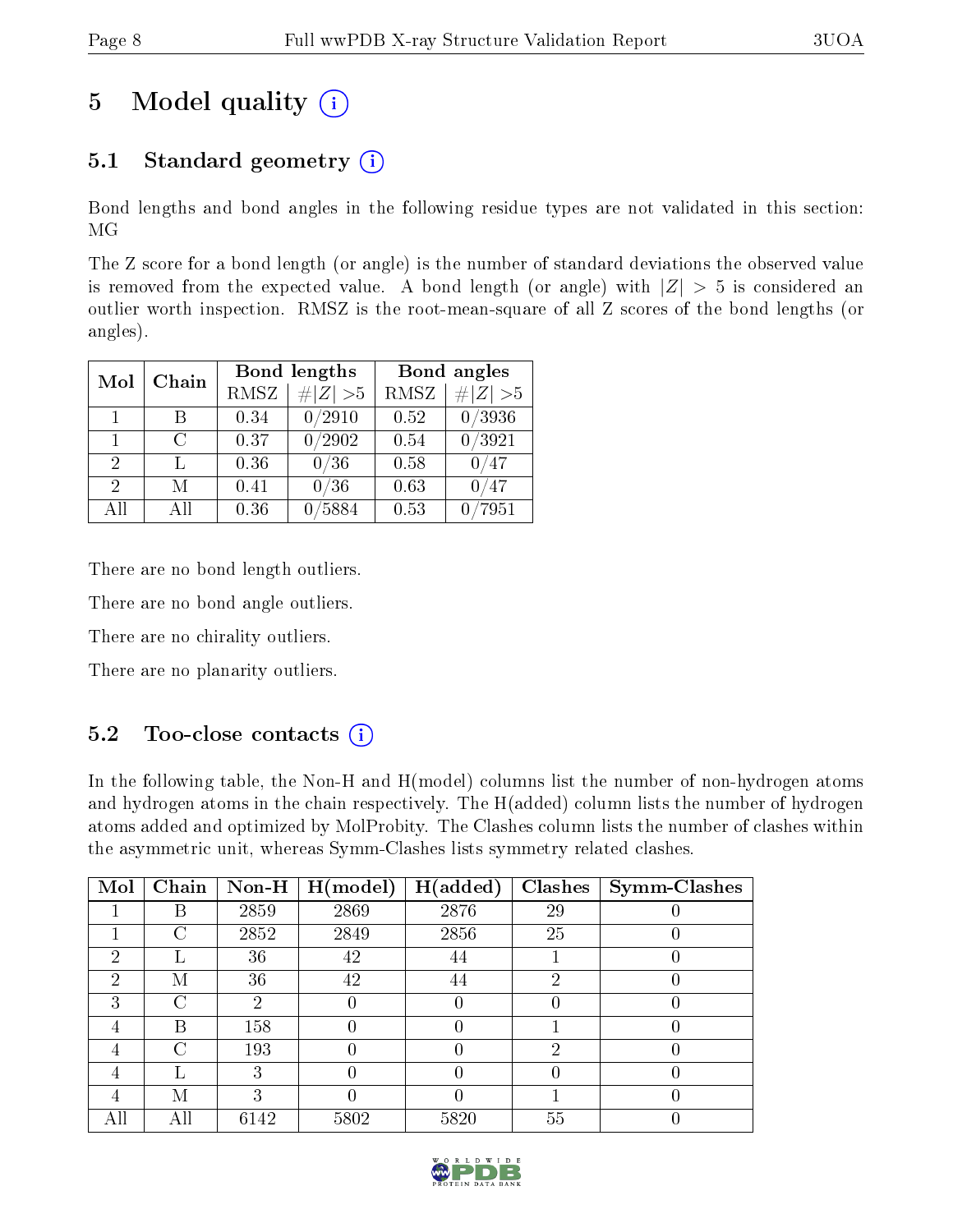The all-atom clashscore is defined as the number of clashes found per 1000 atoms (including hydrogen atoms). The all-atom clashscore for this structure is 5.

All (55) close contacts within the same asymmetric unit are listed below, sorted by their clash magnitude.

| Atom-1                       | Atom-2                            | Interatomic       | Clash           |
|------------------------------|-----------------------------------|-------------------|-----------------|
|                              |                                   | distance $(A)$    | overlap $(\AA)$ |
| 1:C:594:PHE:CE1              | 1:C:600:ILE:HD12                  | 2.23              | 0.71            |
| 1:B:584:HIS:O                | $1:B:584:HIS:N\overline{D1}$      | 2.24              | 0.71            |
| 1:C:435:ARG:H                | 1:C:438:ASN:HD22                  | 1.40              | 0.70            |
| 1:B:594:PHE:CE1              | 1:B:600:ILE:HD12                  | 2.28              | 0.68            |
| 1:C:600:ILE:HD11             | 1:C:688:LEU:HD13                  | 1.74              | 0.68            |
| 1:B:600:ILE:HD11             | 1:B:688:LEU:HD13                  | 1.76              | 0.67            |
| 1:B:464:CYS:SG               | 2:L:4:ARG:C                       | 2.77              | 0.63            |
| 1:B:435:ARG:H                | 1:B:438:ASN:HD22                  | 1.47              | 0.62            |
| 1:B:363:LEU:HD11             | 1:B:657:TYR:HB2                   | 1.85              | 0.58            |
| 1:B:363:LEU:HD13             | 1:B:608:PHE:HZ                    | 1.72              | 0.55            |
| $1:C:464:CYS:S\overline{G}$  | 2:M:4:ARG:C                       | 2.84              | 0.55            |
| 1:C:446:LEU:HD13             | 1:C:459:PHE:HE2                   | 1.73              | 0.53            |
| 1:C:446:LEU:HD13             | 1:C:459:PHE:CE2                   | 2.43              | 0.53            |
| 1:C:596:CYS:HB2              | 1:C:625:ILE:HD11                  | 1.90              | 0.53            |
| 1:C:650:THR:CG2              | 1:C:652:GLU:HG2                   | 2.40              | 0.52            |
| 1:B:650:THR:HG22             | 1:B:652:GLU:H                     | 1.75              | 0.52            |
| 1:B:602:LEU:HD11             | 1:B:614:ILE:CG2                   | 2.41              | 0.51            |
| 1:B:361:ALA:N                | 1:B:362:PRO:CD                    | 2.74              | 0.51            |
| 1:C:650:THR:HG22             | 1:C:652:GLU:HG2                   | 1.93              | 0.50            |
| 1: B:516: LYS: HG3           | 1:B:517:ASP:N                     | 2.25              | 0.50            |
| 1:C:363:LEU:CD2              | 1:C:658:LEU:HD11                  | 2.41              | 0.50            |
| 1:B:363:LEU:HD13             | 1:B:608:PHE:CZ                    | 2.47              | 0.50            |
| 1:C:607:GLU:CD               | 4:C:1042:HOH:O                    | 2.50              | 0.49            |
| 1:B:695:LEU:HD12             | 1:B:695:LEU:N                     | 2.29              | 0.48            |
| 1:B:583:ALA:HB1              | 1:B:712:ILE:HD12                  | 1.96              | 0.47            |
| 1:B:363:LEU:C                | 1:B:363:LEU:CD1                   | 2.83              | 0.47            |
| 1:B:594:PHE:HE1              | 1:B:600:ILE:HD12                  | 1.79              | 0.47            |
| 1:C:659:VAL:O                | $1:C:660:\overline{\text{SER}:C}$ | 2.52              | 0.47            |
| $1:\overline{B:419:ASN:OD1}$ | 1:B:467:ARG:HG3                   | $\overline{2.15}$ | 0.47            |
| 1:B:477:LEU:N                | 1:B:477:LEU:HD12                  | 2.31              | 0.46            |
| 1:C:347:LEU:HG               | 1:C:411:TYR:HB3                   | 1.98              | 0.46            |
| 1:C:477:LEU:HD12             | 1:C:477:LEU:N                     | 2.31              | 0.46            |
| 1:C:673:SER:O                | 1:C:674:SER:HB2                   | 2.15              | 0.46            |
| 1:B:514:PHE:CD2              | 1: B: 536: MET:HG2                | 2.52              | 0.45            |
| 1:B:508:ASN:ND2              | 1: B:516: LYS: CE                 | 2.80              | 0.45            |
| 1:C:586:LEU:HD21             | 1:C:606:ALA:HB2                   | 1.99              | 0.45            |
| 1: B:650:THR:CG2             | 1:B:651:PRO:HD2                   | 2.47              | 0.45            |

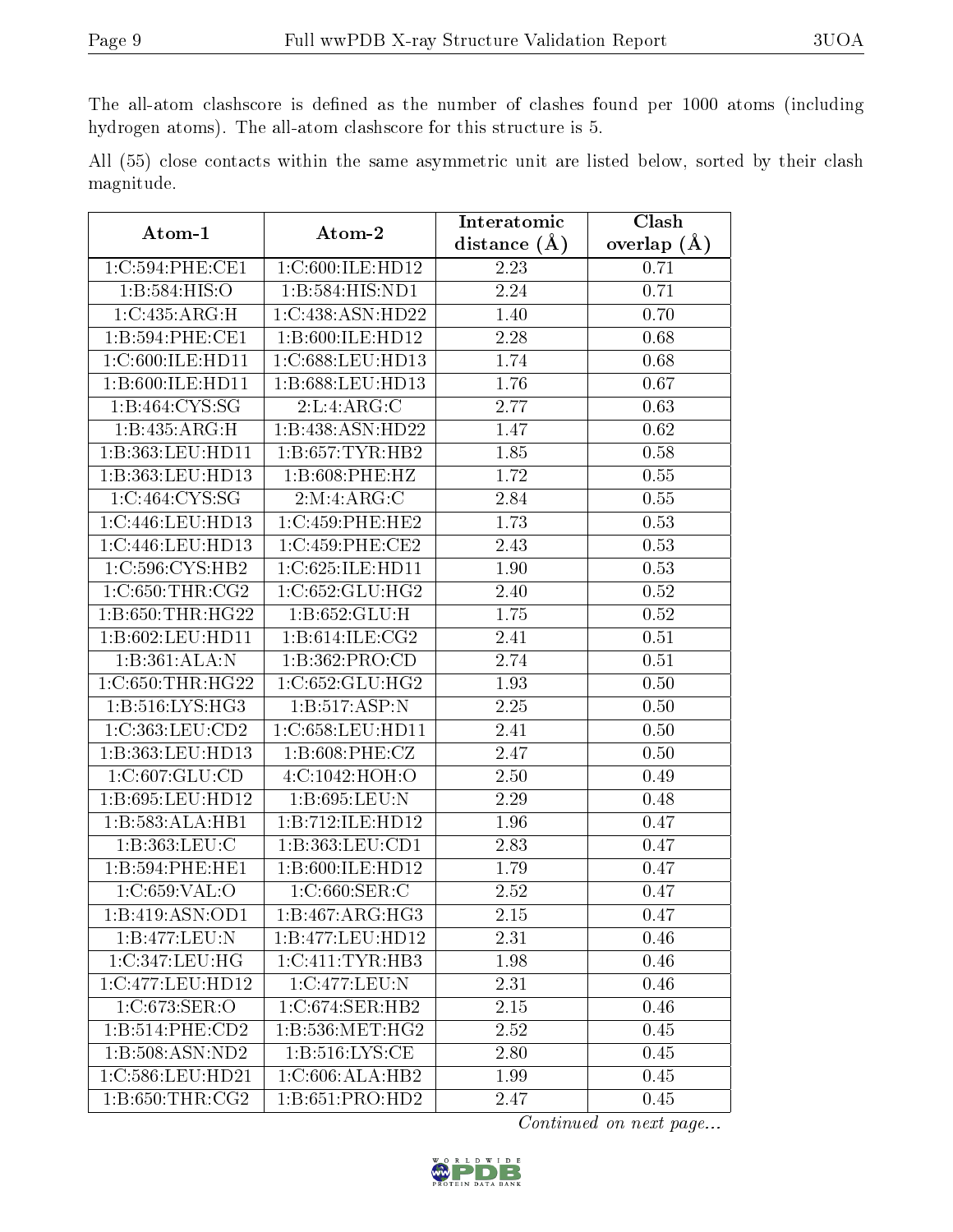|                                       | Atom-2              | Interatomic    | Clash           |
|---------------------------------------|---------------------|----------------|-----------------|
| $\boldsymbol{\mathrm{Atom}\text{-}1}$ |                     | distance $(A)$ | overlap $(\AA)$ |
| 1:C:601:GLN:HB2                       | 1:C:619:VAL:HG11    | 1.99           | 0.45            |
| 1: B:615: TYR: HA                     | 1: B: 668: LEU: O   | 2.16           | 0.44            |
| 1: B:621: LYS: HE3                    | 1:B:625:ILE:O       | 2.18           | 0.44            |
| 1:C:361:ALA:N                         | 1:C:362:PRO:CD      | 2.80           | 0.44            |
| 1:C:506:LEU:N                         | 1:C:506:LEU:HD12    | 2.33           | 0.43            |
| 1:C:607:GLU:HB3                       | 1:C:608:PHE:CD2     | 2.54           | 0.43            |
| 1:C:644:LYS:O                         | 1:C:648:LYS:HE2     | 2.19           | 0.43            |
| 1: B:650:THR:HG22                     | 1: B: 652: GLU: OE1 | 2.19           | 0.43            |
| 1: C:630:ALA:HA                       | 1:C:687:CYS:O       | 2.17           | 0.43            |
| 2:M:1:VAL:N                           | 4:M:103:HOH:O       | 2.35           | 0.42            |
| 1:B:695:LEU:N                         | 1:B:695:LEU:CD1     | 2.83           | 0.42            |
| 1:C:644:LYS:O                         | 1:C:648:LYS:CE      | 2.67           | 0.42            |
| 1:C:615:TYR:HA                        | 1:C:668:LEU:O       | 2.19           | 0.41            |
| 1:B:363:LEU:C                         | 1:B:363:LEU:HD12    | 2.41           | 0.41            |
| 1: B:593: LYS: HE3                    | 4:B:817:HOH:O       | 2.21           | 0.40            |
| 1:C:638:ASP:HB2                       | 4:C:957:HOH:O       | 2.21           | 0.40            |
| $1: B: 639: \text{LEU:CB}$            | 1:B:641:ILE:HD12    | 2.52           | 0.40            |
| 1: B:694: GLY: C                      | 1:B:695:LEU:HD12    | 2.42           | 0.40            |

Continued from previous page...

There are no symmetry-related clashes.

## 5.3 Torsion angles  $(i)$

#### 5.3.1 Protein backbone (i)

In the following table, the Percentiles column shows the percent Ramachandran outliers of the chain as a percentile score with respect to all X-ray entries followed by that with respect to entries of similar resolution.

The Analysed column shows the number of residues for which the backbone conformation was analysed, and the total number of residues.

| Mol            | Chain         | Analysed        | Favoured   | Allowed    | Outliers | Percentiles |     |
|----------------|---------------|-----------------|------------|------------|----------|-------------|-----|
|                | B             | 360/390 (92%)   | 346 (96%)  | 11 $(3\%)$ | $3(1\%)$ | 19          | 6   |
|                | $\mathcal{C}$ | $355/390(91\%)$ | 344 (97%)  | 11 $(3%)$  |          | 100         | 100 |
| 2              | L             | $2/6$ (33\%)    | $2(100\%)$ |            | $\theta$ | 100         | 100 |
| $\overline{2}$ | М             | $2/6$ (33\%)    | $2(100\%)$ |            | 0        | 100         | 100 |
| All            | All           | 719/792 (91%)   | 694 (96%)  | $22(3\%)$  | $3(0\%)$ | 34          | 17  |

All (3) Ramachandran outliers are listed below:

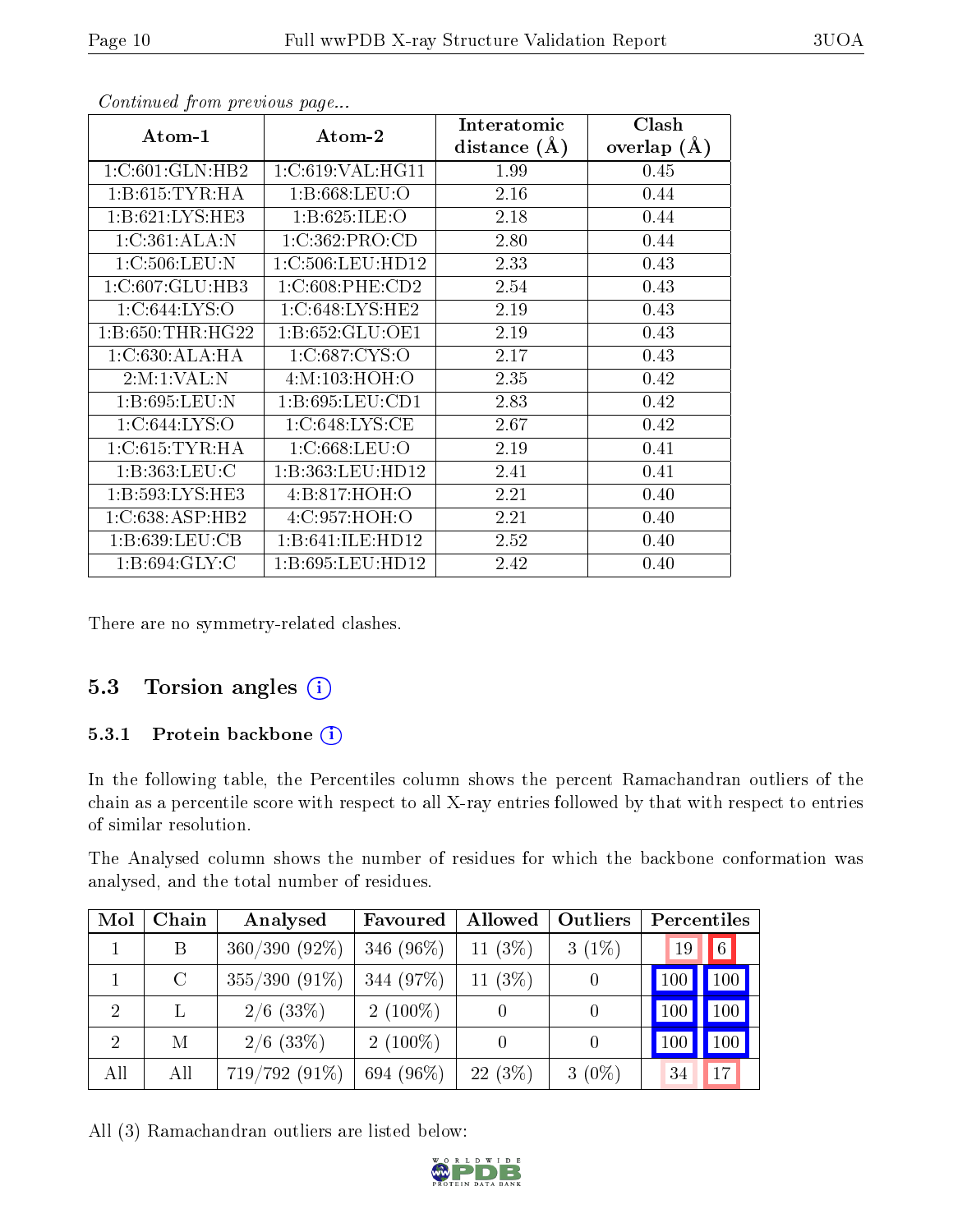| Mol | Chain | Res | Type |
|-----|-------|-----|------|
|     |       | 505 | GLY  |
|     |       | 503 | НIS  |
|     |       | 581 |      |

#### 5.3.2 Protein sidechains  $(i)$

In the following table, the Percentiles column shows the percent sidechain outliers of the chain as a percentile score with respect to all X-ray entries followed by that with respect to entries of similar resolution.

The Analysed column shows the number of residues for which the sidechain conformation was analysed, and the total number of residues.

| Mol           | Chain   | Analysed        | Rotameric    | Outliers         | Percentiles |     |
|---------------|---------|-----------------|--------------|------------------|-------------|-----|
|               | B       | $316/347(91\%)$ | $309(98\%)$  | 7(2%)            | 52          | 29  |
|               | $\rm C$ | 312/347 (90%)   | 309 $(99\%)$ | $3(1\%)$         | 76          | 63  |
| $\mathcal{D}$ |         | $4/4$ (100\%)   | $4(100\%)$   | $\left( \right)$ | 100         | 100 |
| $\mathcal{D}$ | М       | $4/4$ (100\%)   | 4 $(100\%)$  | $\left( \right)$ | 100         | 100 |
| All           | All     | $636/702(91\%)$ | 626 (98%)    | $10(2\%)$        | 62          | 45  |

All (10) residues with a non-rotameric sidechain are listed below:

| Mol | Chain | Res | Type       |
|-----|-------|-----|------------|
| 1   | B     | 363 | LEU        |
| 1   | В     | 401 | LEU        |
| 1   | В     | 472 | ASP        |
| 1   | В     | 504 | SER.       |
| 1   | B     | 506 | LEU        |
| 1   | В     | 626 | ILE        |
| 1   | В     | 693 | SER.       |
| 1   | C     | 401 | LEU        |
| 1   | С     | 452 | <b>LYS</b> |
|     | C     | 480 | LEU        |

Some sidechains can be flipped to improve hydrogen bonding and reduce clashes. All (10) such sidechains are listed below:

| Mol | Chain | Res | Type       |
|-----|-------|-----|------------|
|     |       | 371 | <b>ASN</b> |
|     |       | 438 | ASN        |
|     |       | 494 | <b>GLN</b> |
|     |       | 508 | <b>ASN</b> |

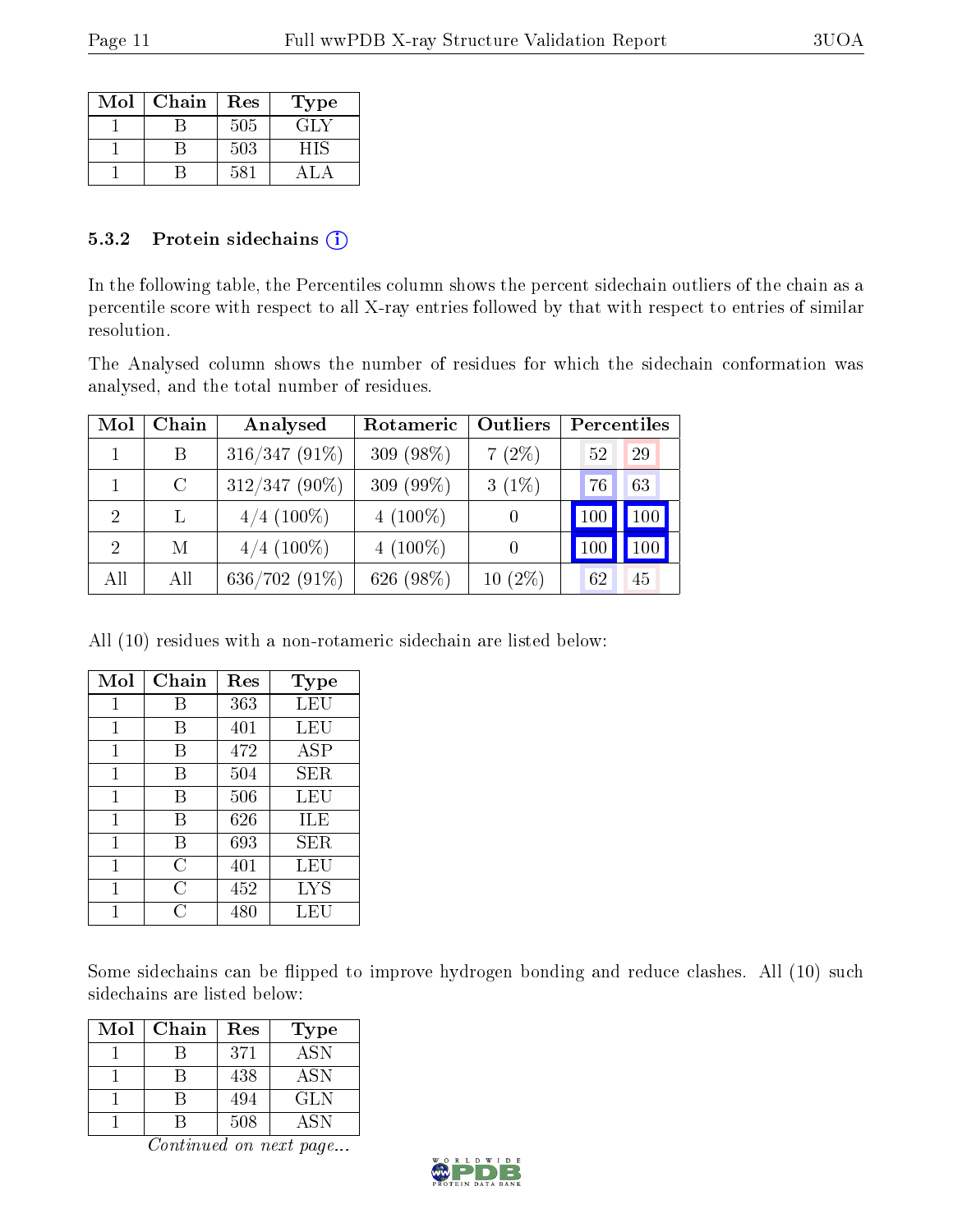Continued from previous page...

| Mol | Chain | Res | <b>Type</b> |
|-----|-------|-----|-------------|
|     |       | 703 | <b>GLN</b>  |
|     | C     | 356 | <b>HIS</b>  |
|     | C     | 371 | ASN         |
|     | C     | 438 | <b>ASN</b>  |
|     | C     | 508 | <b>ASN</b>  |
|     | ( )   | 681 | <b>HIS</b>  |

#### 5.3.3 RNA [O](https://www.wwpdb.org/validation/2017/XrayValidationReportHelp#rna)i

There are no RNA molecules in this entry.

#### 5.4 Non-standard residues in protein, DNA, RNA chains (i)

There are no non-standard protein/DNA/RNA residues in this entry.

### 5.5 Carbohydrates  $(i)$

There are no carbohydrates in this entry.

### 5.6 Ligand geometry (i)

Of 2 ligands modelled in this entry, 2 are monoatomic - leaving 0 for Mogul analysis.

There are no bond length outliers.

There are no bond angle outliers.

There are no chirality outliers.

There are no torsion outliers.

There are no ring outliers.

No monomer is involved in short contacts.

### 5.7 [O](https://www.wwpdb.org/validation/2017/XrayValidationReportHelp#nonstandard_residues_and_ligands)ther polymers  $(i)$

There are no such residues in this entry.

### 5.8 Polymer linkage issues  $(i)$

There are no chain breaks in this entry.

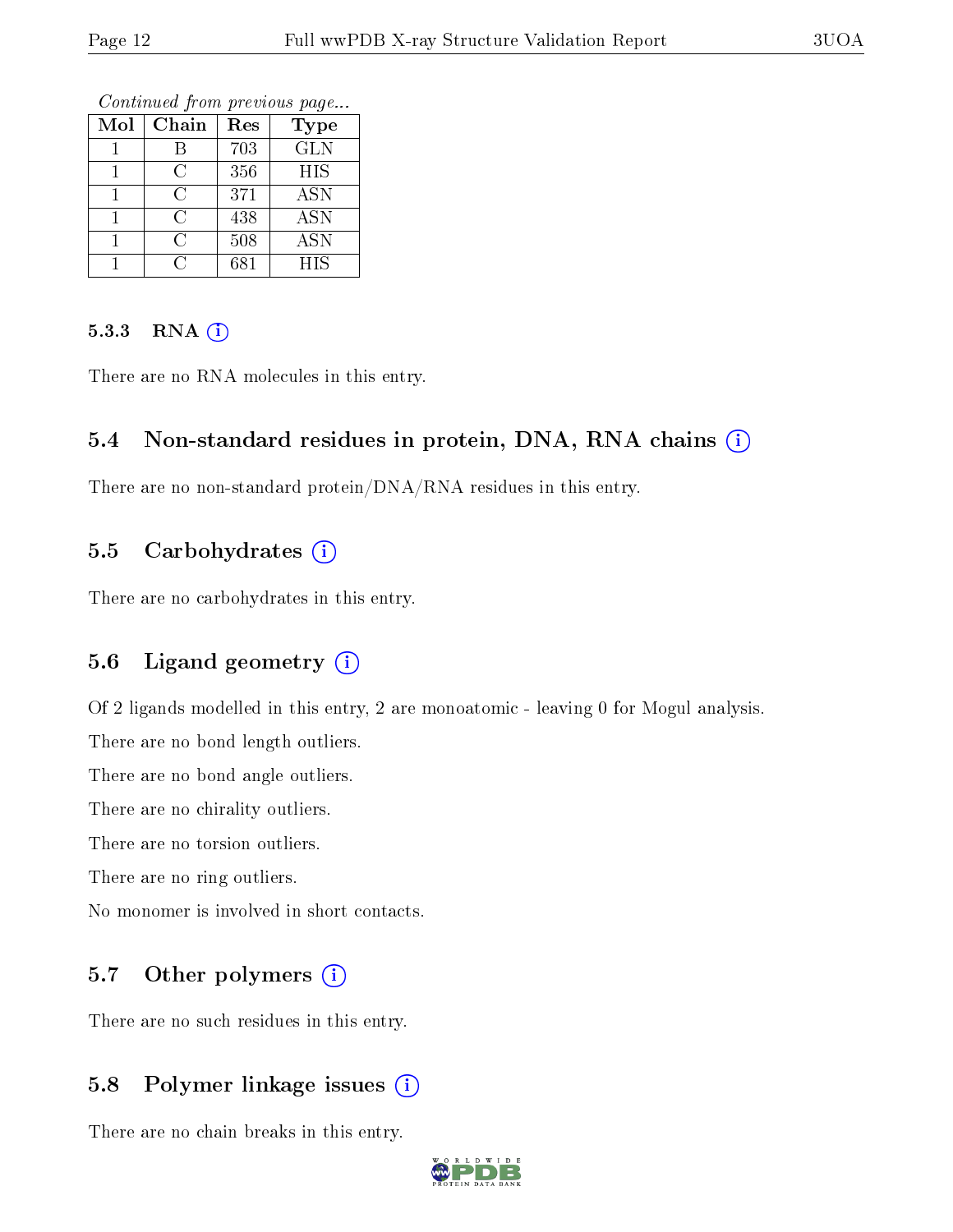# 6 Fit of model and data  $(i)$

# 6.1 Protein, DNA and RNA chains  $(i)$

In the following table, the column labelled  $#RSRZ> 2'$  contains the number (and percentage) of RSRZ outliers, followed by percent RSRZ outliers for the chain as percentile scores relative to all X-ray entries and entries of similar resolution. The OWAB column contains the minimum, median,  $95<sup>th</sup>$  percentile and maximum values of the occupancy-weighted average B-factor per residue. The column labelled ' $Q< 0.9$ ' lists the number of (and percentage) of residues with an average occupancy less than 0.9.

| Mol | Chain   | Analysed         | $<$ RSRZ $>$ | $\#\text{RSRZ}{>}2$          | $OWAB(A^2)$    | Q <sub>0.9</sub> |
|-----|---------|------------------|--------------|------------------------------|----------------|------------------|
|     | Β       | $364/390 (93\%)$ | 0.53         | 6 <br>39 $(10\%)$<br>8       | 13, 27, 58, 95 |                  |
|     | $\rm C$ | $363/390 (93\%)$ | 0.48         | 33 (9%)<br>$ 9\rangle$<br>11 | 12, 24, 61, 86 |                  |
| 2   |         | $4/6$ (66\%)     | 0.05         | 100 <sub>1</sub><br>100      | 26, 30, 45, 45 |                  |
| 2   | М       | $4/6$ (66\%)     | $-0.35$      | 100<br>$\mid$ 100            | 18, 19, 28, 28 |                  |
| All | All     | 735/792 (92%)    | 0.50         | 72 (9%)<br>10                | 12, 26, 59, 95 |                  |

All (72) RSRZ outliers are listed below:

| Mol            | ${\bf Chain}$           | Res | Type                    | <b>RSRZ</b>      |
|----------------|-------------------------|-----|-------------------------|------------------|
| $\overline{1}$ | B                       | 476 | ILE                     | 10.1             |
| $\overline{1}$ | B                       | 580 | TRP                     | 9.8              |
| $\mathbf{1}$   | $\boldsymbol{B}$        | 477 | <b>LEU</b>              | $\overline{7.5}$ |
| $\mathbf{1}$   | $\overline{\rm C}$      | 718 | HIS                     | 6.3              |
| $\overline{1}$ | $\overline{\rm C}$      | 644 | <b>LYS</b>              | 5.9              |
| $\overline{1}$ | $\, {\bf B}$            | 506 | <b>LEU</b>              | 5.9              |
| $\overline{1}$ | $\overline{\rm C}$      | 625 | ILE                     | 5.4              |
| $\mathbf{1}$   | $\overline{\rm C}$      | 643 | PRO                     | 5.4              |
| $\overline{1}$ | $\overline{C}$          | 659 | <b>VAL</b>              | 5.2              |
| $\overline{1}$ | $\boldsymbol{B}$        | 661 | $\overline{\text{LYS}}$ | $5.0\,$          |
| $\mathbf{1}$   | $\boldsymbol{B}$        | 659 | VAL                     | 5.0              |
| $\overline{1}$ | $\overline{\rm C}$      | 623 | PRO                     | 4.9              |
| $\mathbf{1}$   | $\boldsymbol{B}$        | 583 | <b>ALA</b>              | 4.8              |
| $\mathbf{1}$   | $\overline{C}$          | 626 | ILE                     | 4.7              |
| $\overline{1}$ | B                       | 715 | LEU                     | 4.6              |
| $\overline{1}$ | $\overline{\rm C}$      | 477 | <b>LEU</b>              | 4.5              |
| $\overline{1}$ | $\overline{\mathrm{B}}$ | 474 | ĪLE                     | 4.3              |
| $\mathbf{1}$   | B                       | 504 | ${\rm SER}$             | 4.2              |
| $\mathbf{1}$   | $\overline{C}$          | 666 | HIS                     | 4.2              |
| $\overline{1}$ | $\boldsymbol{B}$        | 584 | <b>HIS</b>              | 3.8              |
| $\overline{1}$ | B                       | 663 | LEU                     | 3.7              |

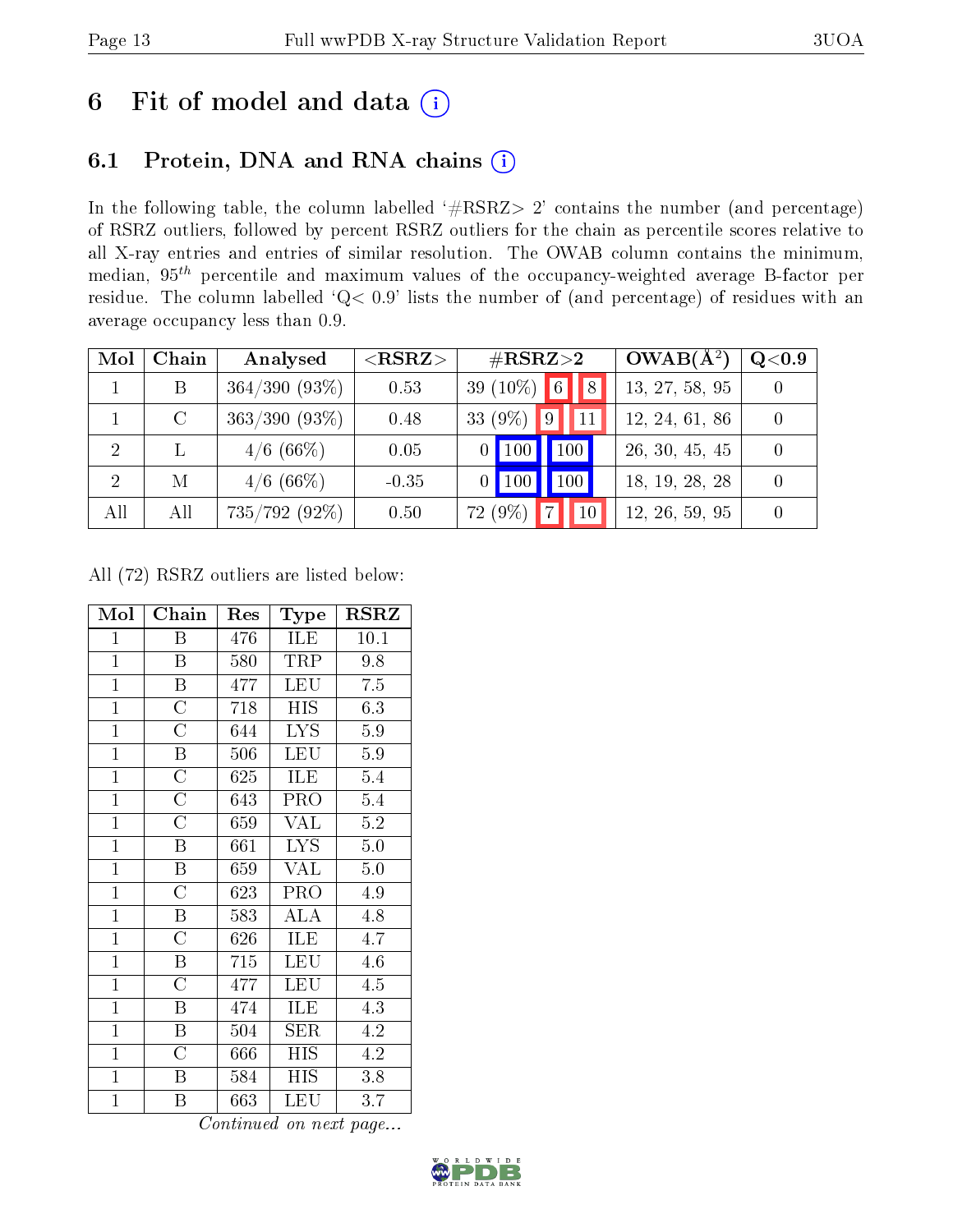| Mol            | Chain                   | Res              | <b>Type</b>             | <b>RSRZ</b>      |
|----------------|-------------------------|------------------|-------------------------|------------------|
| $\mathbf{1}$   | $\overline{\rm C}$      | 700              | $\overline{GLU}$        | 3.6              |
| $\mathbf{1}$   | $\, {\bf B}$            | 433              | PRO                     | 3.6              |
| $\overline{1}$ | $\overline{\rm C}$      | 717              | $\overline{\text{MET}}$ | $\overline{3.5}$ |
| $\mathbf{1}$   | B                       | 660              | <b>SER</b>              | $\overline{3.5}$ |
| $\overline{1}$ | $\overline{B}$          | 581              | $\overline{ALA}$        | $\overline{3.4}$ |
| $\mathbf{1}$   | $\mathcal{C}$           | 693              | <b>SER</b>              | 3.4              |
| $\overline{1}$ | $\overline{\text{C}}$   | 698              | THR                     | $\overline{3.3}$ |
| $\mathbf{1}$   | $\overline{\mathrm{B}}$ | 488              | PHE                     | $\overline{3.2}$ |
| $\overline{1}$ | $\overline{\mathbf{B}}$ | 490              | $\overline{\text{TYR}}$ | $\overline{3.2}$ |
| $\overline{1}$ | $\overline{\rm C}$      | $\overline{637}$ | <b>LEU</b>              | $\overline{3.2}$ |
| $\overline{1}$ | $\overline{\mathrm{B}}$ | 657              | <b>TYR</b>              | $\overline{3.2}$ |
| $\overline{1}$ | $\overline{\rm C}$      | 641              | <b>ILE</b>              | $\overline{3.2}$ |
| $\overline{1}$ | $\overline{\rm C}$      | 660              | $\overline{\text{SER}}$ | $\overline{3.2}$ |
| $\overline{1}$ | $\overline{\text{C}}$   | 642              | <b>ASP</b>              | $\overline{3.1}$ |
| $\overline{1}$ | $\overline{\rm C}$      | 488              | PHE                     | $\overline{3.1}$ |
| $\overline{1}$ | $\overline{\mathrm{B}}$ | 475              | PRO                     | $\overline{3.1}$ |
| $\overline{1}$ | $\overline{\mathrm{B}}$ | 489              | $\overline{\text{GLY}}$ | $\overline{3.1}$ |
| $\overline{1}$ | $\boldsymbol{B}$        | 680              | GLU                     | $\overline{3.1}$ |
| $\overline{1}$ | $\boldsymbol{B}$        | 470              | <b>TYR</b>              | 3.0              |
| $\mathbf{1}$   | $\overline{\rm C}$      | 460              | <b>LEU</b>              | 3.0              |
| $\mathbf{1}$   | $\overline{B}$          | 503              | <b>HIS</b>              | 2.8              |
| $\overline{1}$ | $\overline{\rm C}$      | 411              | <b>TYR</b>              | $\overline{2.8}$ |
| $\mathbf{1}$   | $\overline{\rm C}$      | 620              | <b>TYR</b>              | $\overline{2.7}$ |
| $\overline{1}$ | $\overline{\rm C}$      | $\overline{622}$ | $\overline{\text{PRO}}$ | $\overline{2.7}$ |
| $\mathbf{1}$   | B                       | 460              | <b>LEU</b>              | 2.7              |
| $\mathbf{1}$   | $\overline{\rm C}$      | 578              | <b>LEU</b>              | 2.6              |
| $\mathbf{1}$   | $\overline{\mathrm{B}}$ | 644              | $\overline{\text{LYS}}$ | 2.6              |
| $\overline{1}$ | $\overline{\text{C}}$   | 490              | <b>TYR</b>              | 2.5              |
| $\overline{1}$ | $\overline{\mathrm{B}}$ | $\overline{461}$ | $\overline{\text{LEU}}$ | $\overline{2.5}$ |
| $\mathbf{1}$   | $\overline{\rm C}$      | 695              | <b>LEU</b>              | $\overline{2.5}$ |
| $\mathbf{1}$   | Β                       | 694              | GLY                     | 2.5              |
| $\mathbf{1}$   | $\overline{\rm C}$      | 550              | ILE                     | 2.4              |
| $\mathbf{1}$   | Β                       | 473              | THR                     | $2.\overline{4}$ |
| $\overline{1}$ | Β                       | 679              | $\overline{\text{LYS}}$ | $\overline{2.4}$ |
| $\mathbf{1}$   | Β                       | 642              | $A\overline{SP}$        | 2.4              |
| $\mathbf{1}$   | $\overline{\mathrm{B}}$ | 354              | $\overline{\text{ARG}}$ | $\overline{2.3}$ |
| $\mathbf{1}$   | $\overline{\rm C}$      | 475              | PRO                     | $2.\overline{3}$ |
| $\overline{1}$ | $\overline{\text{C}}$   | 598              | VAL                     | 2.3              |
| $\mathbf{1}$   | $\overline{\rm C}$      | 640              | $A\overline{SP}$        | 2.3              |
| $\mathbf{1}$   | $\, {\bf B}$            | 472              | ASP                     | 2.3              |
| $\mathbf{1}$   | $\overline{\mathrm{B}}$ | 582              | $\overline{\text{LYS}}$ | $\overline{2.3}$ |
| $\mathbf{1}$   | $\boldsymbol{B}$        | 478              | <b>ASP</b>              | 2.2              |

Continued from previous page...